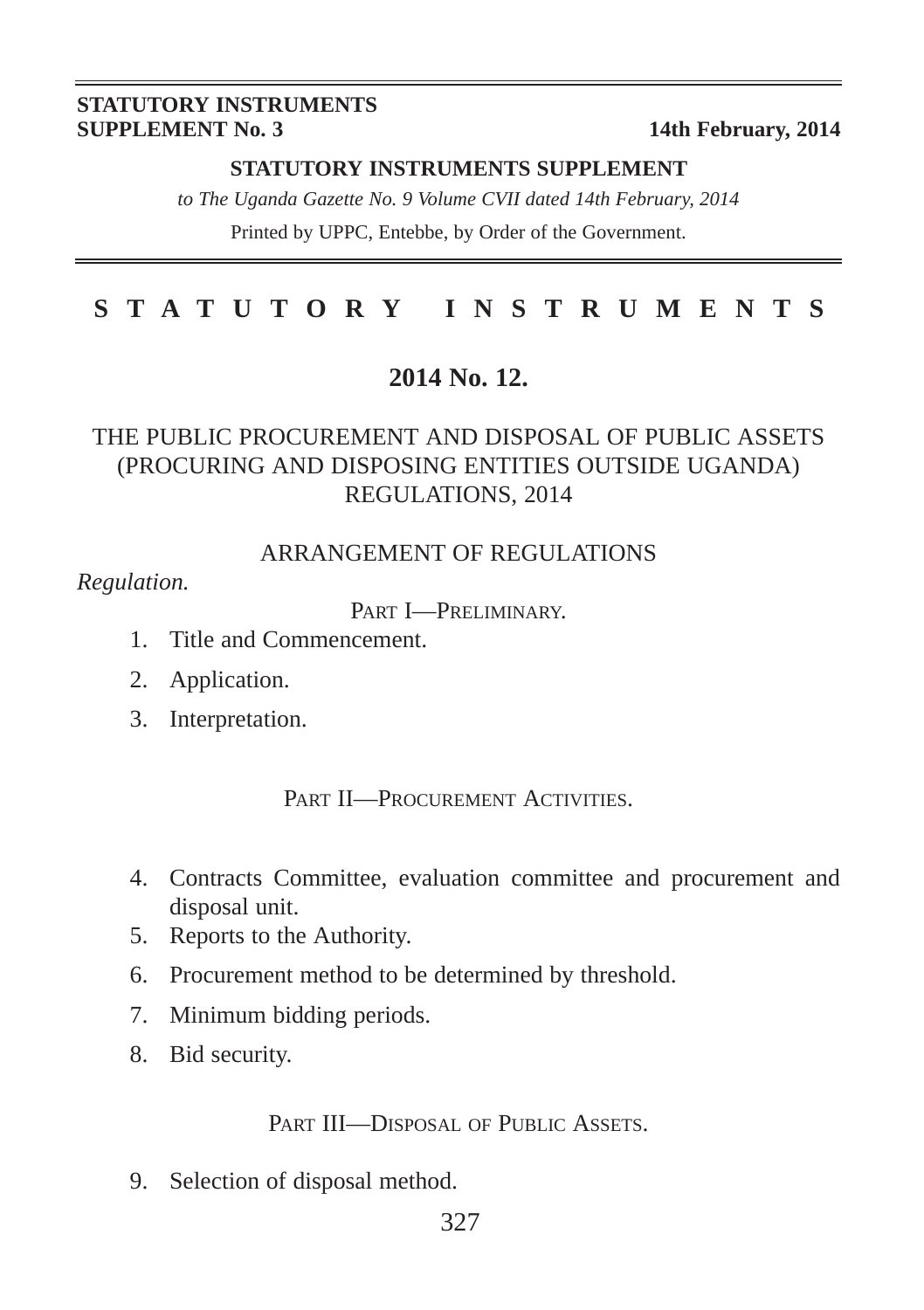### **SCHEDULES**

- Schedule 1 Size of the contracts committee, evaluation committee and procurement and disposal unit
- Schedule  $2$  Form
	- Form 27—Quarterly report on procurement and disposal contracts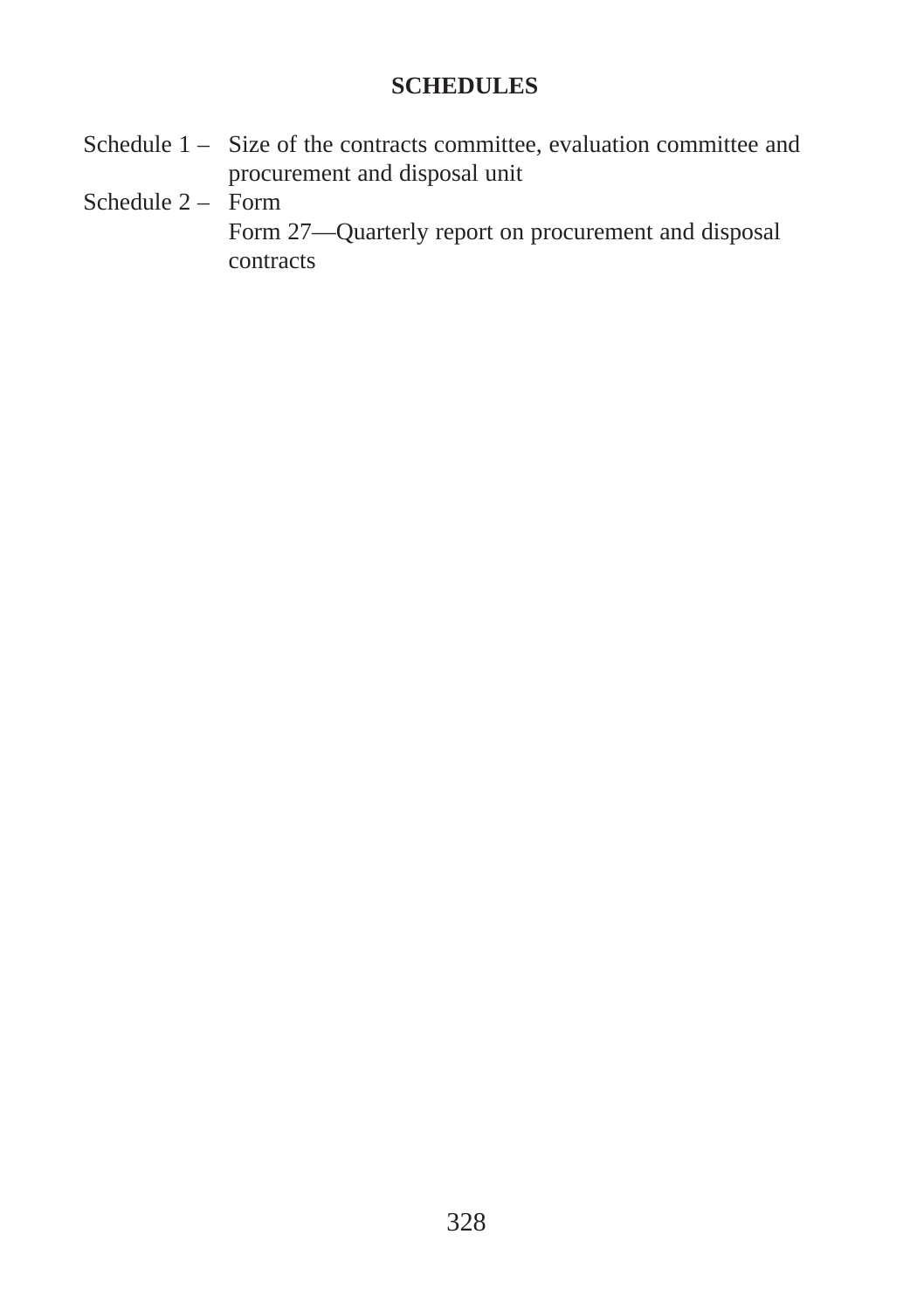**2014 No. 12.**

## **The Public Procurement and Disposal of Public Assets (Procuring and Disposing Entities Outside Uganda) Regulations, 2014.**

*(Under section 96(2) of the Public Procurement and Disposal of Public Assets Act, 2003)*

IN EXERCISE of the powers conferred upon the Minister responsible for finance by section 96(2) of the Public Procurement and Disposal of Public Assets Act, 2003, on the recommendation of the Authority and with the approval of Parliament, these Regulations are made this 6th day of February, 2014.

#### PART I—PRELIMINARY

### **1. Title and Commencement.**

These Regulations may be cited as the Public Procurement and Disposal of Public Assets (Procuring and Disposing Entities Outside Uganda) Regulations, 2014.

(2) These Regulations shall come into force on the 3rd day of March, 2014.

### **2. Application.**

(1) These Regulations apply to all public procurement and disposal activities carried out by a procuring and disposing entity outside Uganda.

(2) All regulations made under the Act shall apply to a procuring and disposing entity outside Uganda as modified by these Regulations.

### **3. Interpretation.**

In these Regulations, unless the context otherwise requires—

"Act" means the Public Procurement and Disposal of Public Assets Act, 2003;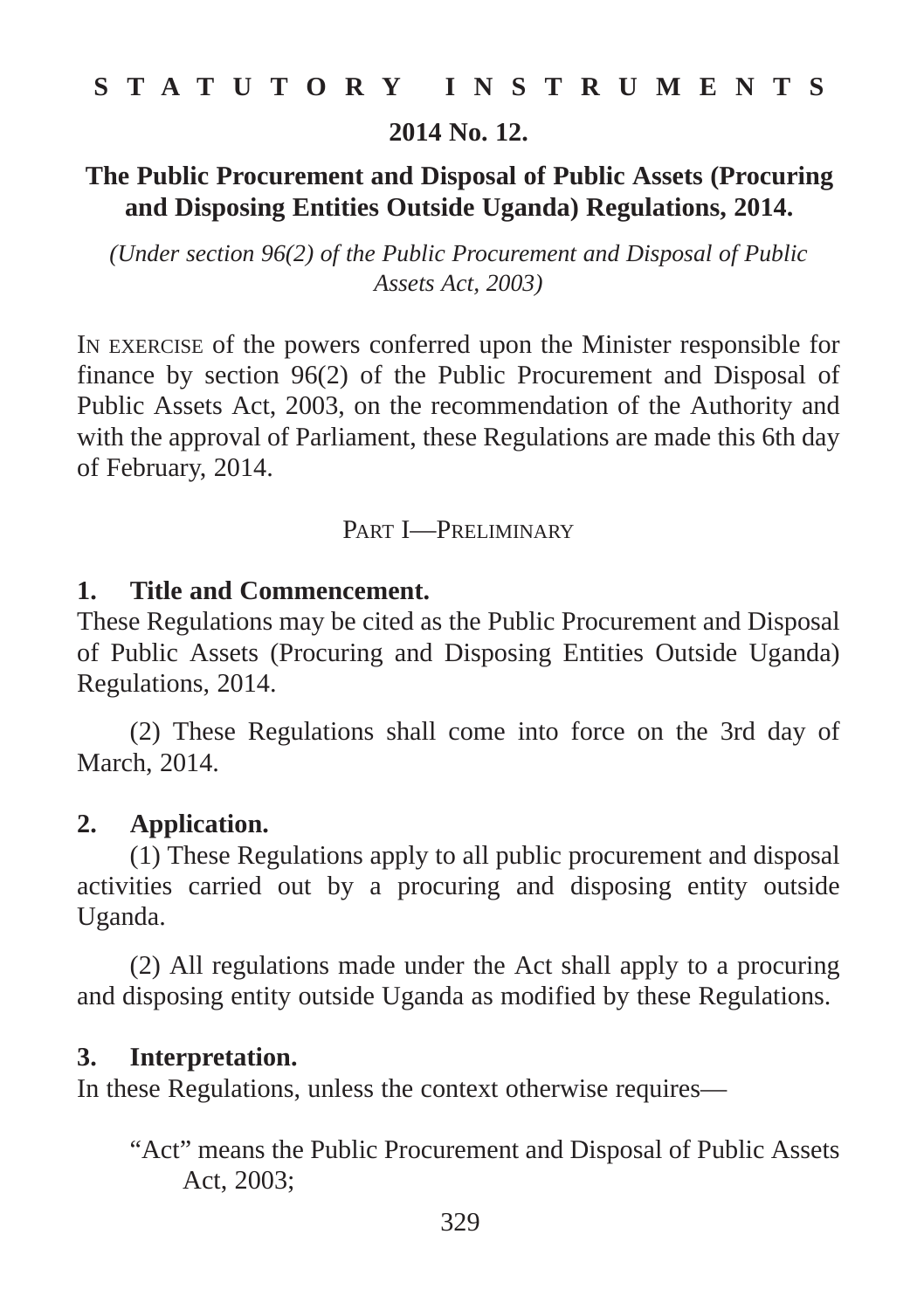"host country" means the country in which a procuring and disposing entity outside Uganda, is based, located or operates;

"Ministry" means the Ministry responsible for foreign affairs;

- "Mission" means an Embassy, High Commission or Consulate of Uganda in a country to which a Uganda representative is accredited;
- "procuring and disposing entity outside Uganda" includes a mission.

PART II—PROCUREMENT ACTIVITIES

## **4. Contracts Committee, evaluation committee and procurement and disposal unit.**

(1) The contracts committee and the procurement and disposal unit of a procuring and disposing entity outside Uganda shall be made up of Ugandan nationals within the procuring and disposing entity.

(2) The contracts committee, evaluation committee and the procurement and disposal unit of a procuring and disposing entity outside Uganda shall be determined by the size of the procuring and disposing entity as specified in Schedule 1.

(3) Subject to sub regulation (4) the evaluation committee of a procuring and disposing entity outside Uganda shall consist of Ugandan nationals within the procuring and disposing entity.

(4) Where a procuring and disposing entity cannot constitute an evaluation committee from the Ugandan nationals within the procuring and disposing entity, the evaluation committee may be made up of—

- (a) persons within the procuring and disposing entity who are not Ugandan nationals; or
- (b) Ugandan nationals within the host country who are not within the procuring and disposing entity.